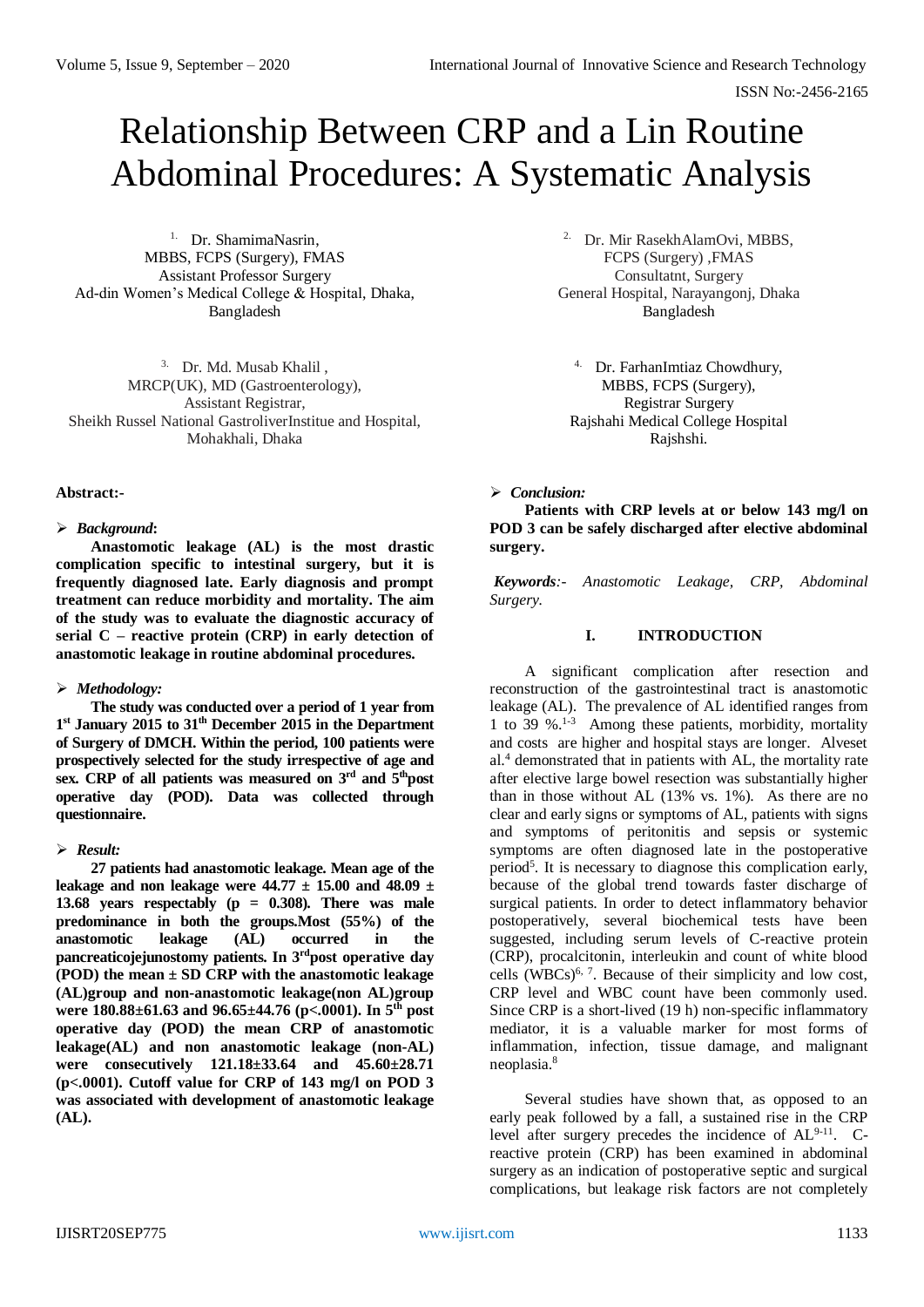known and leakage is difficult to predict in individual patients. Anastomotic ischaemia, stress and presacralhaematoma or aggregation of fluid with subsequent infection are suggested mechanisms. In a few studies, ischaemia has been examined and is associated with an increased risk of leakage.

Anastomosis stress is widely accepted as a risk factor, but this is hard to prove. The mesentery can become thickened and shortened by continued intra-abdominal inflammation. It may be that the postoperative inflammatory reaction causes the colonic neo-rectum mesentery to shorten, resulting in leakage anastomosis strain.

An accurate early indicator of anastomotic leakage is therefore needed, particularly in an era of fast-track recovery in which patients are discharged earlier from the hospital and potentially before any clinical signs of leakage develop. Therefore, this study is designed to evaluate the value of the diagnostic accuracy of serial CRP in the early prediction of anastomotic leakage. In abdominal surgery, surgeons lack predictive precision for anastomotic leakage. Morbidity increases when treatment of anastomotic leakage is postponed. Thus, particularly in the era of fast track surgery, the early diagnosis of anastomotic leak is warranted. Provided that it is cost-effective and responsive enough to allow safe discharge, a serum marker would have great benefits. In addition, early detection of anastomotic leakage would allow surgeons to take appropriate action even before it becomes clinically evident and will therefore mitigate dreadful complications.

A serious complication following colorectal surgery is anastomotic leakage (AL). The reported prevalence ranges from about 1% to 39%. Since no standardized definition exists, it is difficult to compare<sup>1</sup>. Major postoperative morbidity, increased mortality, extended hospital stay, and additional costs lead to anastomotic leakage. AL has been shown to have an independent detrimental effect on longterm survival after potentially curative resection of colorectal cancer, in addition to these early consequences. Several studies have reported several independent risk factors, such as the score of the American Society of Anesthesiologists (ASA), operating time, the need for blood transfusion, the distance from anastomosis to the anal boundary, and septic conditions intraoperative <sup>2-5, 10</sup>. Protective stoma should be considered in patients at high risk for AL and such patients should be closely monitored postoperatively4, 11. Since a delay in relaparotomy for AL can increase mortality in patients with peritonitis, early detection of AL is desirable  $12, 13$ . In acute pancreatitis and pancreatic transplantation, increased levels of C-reactive protein have already been identified for signaling an adverse outcome and for early detection of necrosis  $14, 15$ . In addition, this pentameric protein is considered an indication of surgical complications after surgery.

## **II. MATERIALS AND METHODS**

Surgeons lack predictive accuracy for anastomotic leakage in abdominal surgery. Morbidity increases when there is delay in treating anastomotic leakage. The early diagnosis of anastomotic leak is thus warranted, particularly in the era of fast track surgery. A serum marker would have great advantages provided that it is cost effective and sensitive enough to allow safe discharge. Furthermore, early prediction of anastomotic leak will allow the surgeons to take appropriate measures even before it becomes clinically apparent and thus dreadful complications can be minimized. This study was designed to evaluate the value of the diagnostic accuracy of serial CRP in the early prediction of anastomotic leakage potentially before developing any clinical signs of a leak. The study was conducted over a period of 1 year (i.e.  $1<sup>st</sup>$  January 2015 to 31<sup>th</sup> December 2015) in the Department of Surgery of DMCH. Within the period, 100 patients were prospectively selected for the study irrespective of age and sex. Data was collected through questionnaire.Detail history was taken from all patients.Clinical examination was done methodically. Pre-operative evaluation for fitness for surgery is evaluated both clinically and by lab investigations. All surgeries were done by specialist surgeons. Patient demographics (age and sex), surgical indications, operative details, blood transfusion, defunctioningstoma, type of anastomosis, type of surgerywere recorded. Only elective surgeries e.g. Partial Gastrectomy with Gastrojejunostomy, Choledocoduodenostomy, Pancreaticojejunostomy, Right Hemicolectomy, Left Hemicolectomy, Anterior resection with Colorectal Anastomosis were included. Mechanical bowel preparation was used routinely.All procedures were performed using an open approach.Laparoscopic surgeries were excluded because it is not aroutine technique at our hospital. Reconstruction was performedwith either handsewn or stapled anastomosis. All anastomosis were routinely drained. The patients received antibiotic (secondgeneration cephalosporin and metronidazole) preoperative, and postoperatively. AL was defined by clinical signs of peritonitis and /or clinical evidence of free fecal fluid within the abdomen or emerging from the drain site.Clinical manifestations were fever, abscess, septicemia, peritonitis, and/or organ failure. No imaging was performedroutinely to search for leakage.Postoperative complications were recorded as infectiousand non-infectious during the hospital stay after surgery.Infectious complications were classified as AL and remote infection. AL was defined by clinical signs of peritonitis and /or clinical evidence of free fecal fluid within the abdomen or emerging from the drain site. No imaging was performedroutinely to search for leakage. CRP were ordered for all patients in  $3<sup>rd</sup>$  and  $5<sup>th</sup>$  POD. Those who developed anastomotic leakage were managed according to their type and severity.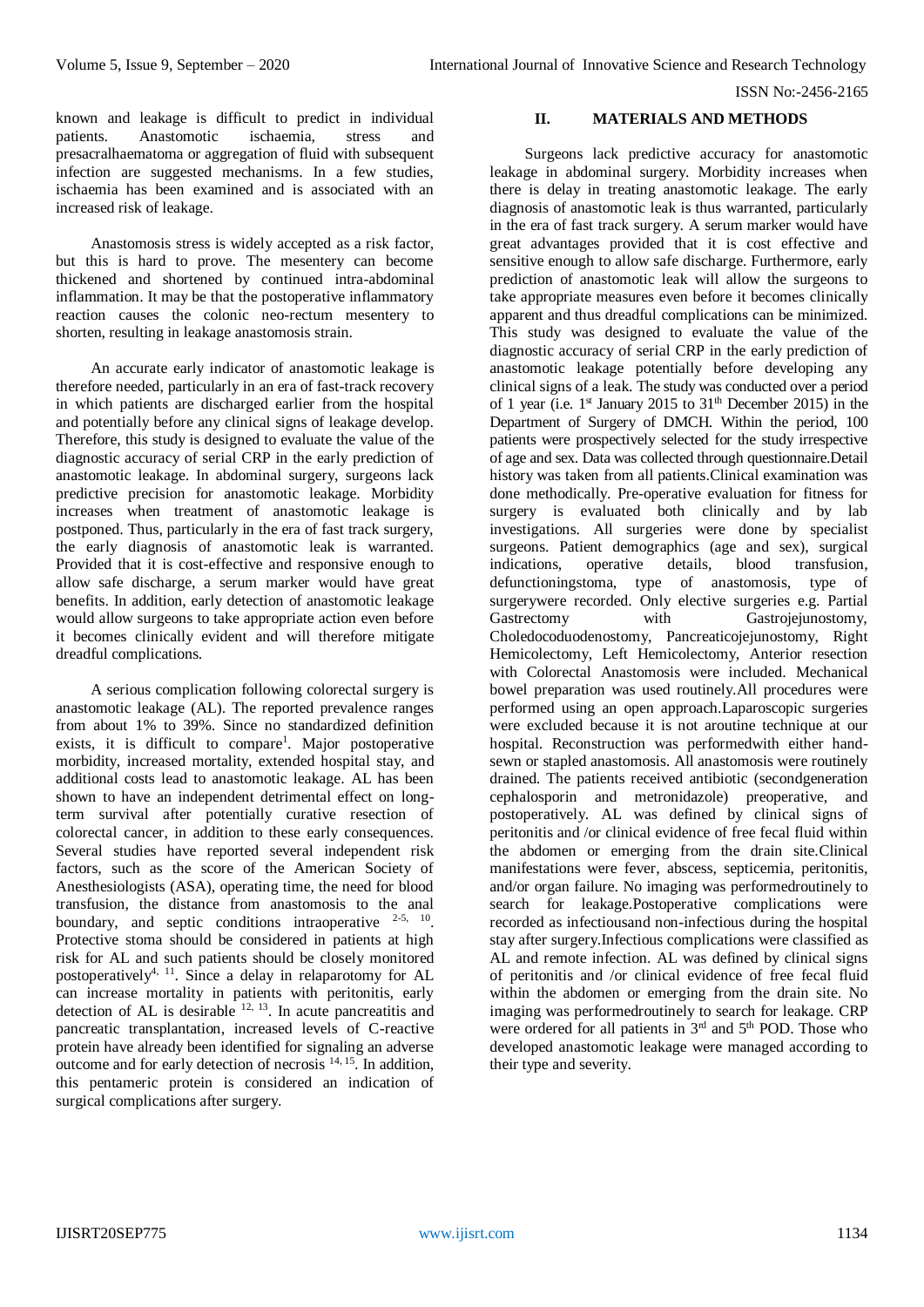#### **III. RESULT**

To determine the diagnostic accuracy of CRP, receiver operating characteristics (ROCs) curve analysis was used. This method calculates the sensitivity and specificity of each test outcome observed with regard to a given classification variable, defining the highest sensitivity and specificity cutoff value for CRP. The ROC curve is obtained by plotting sensitivity (fraction of true positives, y-axis) against 1-specificity (fraction of false negatives, x-axis). A 50 percent AUC value indicates the ability of the test to differentiate substantially between positive and negative cases with respect to the classification variable (e.g., disease presence or absence). An AUC test[0.80] was considered to have high diagnostic accuracy, suggesting that at least 80% of patients with the disease were correctly identified. A  $p\$ 0.05 (two-sided test) value was found to be statistically important.

| Age distribution | No leakage, n=73 | Leakage, n=27  | <b>Total</b>      |
|------------------|------------------|----------------|-------------------|
| $\leq$ 25        |                  |                |                   |
| 25-31            | n                | 4              | 10                |
| $32 - 37$        | 12               | ⇁              | 19                |
| 38-44            | 10               |                | 15                |
| $45-51$          | 11               | 2              | 13                |
| $52 - 57$        | 13               | 3              | 16                |
| 58-64            | 14               | ↑              | 16                |
| 65-71            | ⌒                |                |                   |
| 72-77            |                  | $\mathfrak{D}$ |                   |
| $78+$            |                  | $\Omega$       |                   |
| Mean $\pm SD^*$  | $44.77 \pm 15$   | 48.09±13.68    | $47.20 \pm 14.05$ |
|                  |                  |                |                   |

Table 1:- Age distribution of participants  ${}^*p = 0.3082$ 

Table I shows the age distribution of the patients. Mean age of the leakage and No leakage were  $44.77 \pm 15.00$  and  $48.09 \pm 10^{-10}$ 13.68 years respectably. As the  $p = 0.3082$  so by conventional criteria, this difference is considered to be not statistically significant.

| <b>Surgery</b>                                 | No leakage, n=73 | Leakage, $n=27$ | <b>Total</b><br>$N = 100$ |  |  |
|------------------------------------------------|------------------|-----------------|---------------------------|--|--|
| Partial Gastrectomy with Gastrojejunostomy     | 27               |                 | 28                        |  |  |
| Choledocoduodenostomy                          |                  |                 |                           |  |  |
| Pancreaticojejunostomy                         |                  | 15              | 18                        |  |  |
| <b>Right Hemicolectomy</b>                     | 13               |                 | 14                        |  |  |
| Left Hemicolectomy                             |                  |                 |                           |  |  |
| Anterior resection with Colorectal Anastomosis | 10               |                 |                           |  |  |
| <b>Others</b>                                  |                  |                 |                           |  |  |
| Table 2:- Type of surgery                      |                  |                 |                           |  |  |

Table II shows Highest number of patients (28) underwent partial gastrectomy with gastrojejunostomy followed by pancreaticojejunostomy (18 patients)

| <b>Type</b> | No leakage, n=73 | Leakage, n=27 | Total, $n=100$ |  |
|-------------|------------------|---------------|----------------|--|
| Hand Sewn   | 49 (67%)         | 24 (89%)      | 73 (73%)       |  |
| Mechanical  | 24 (33%)         | $3(11\%)$     | 27 (27%)       |  |
| _ _         |                  |               |                |  |

Table 3:- Type of Anastomosis

Chi squared equals 3.697 with 1 degrees of freedom. The two-tailed P value equals 0.05.

49 (67%) patients with no leakage was hand sewn. The association between rows (types) and columns (outcomes) is considered to be not quite statistically significant.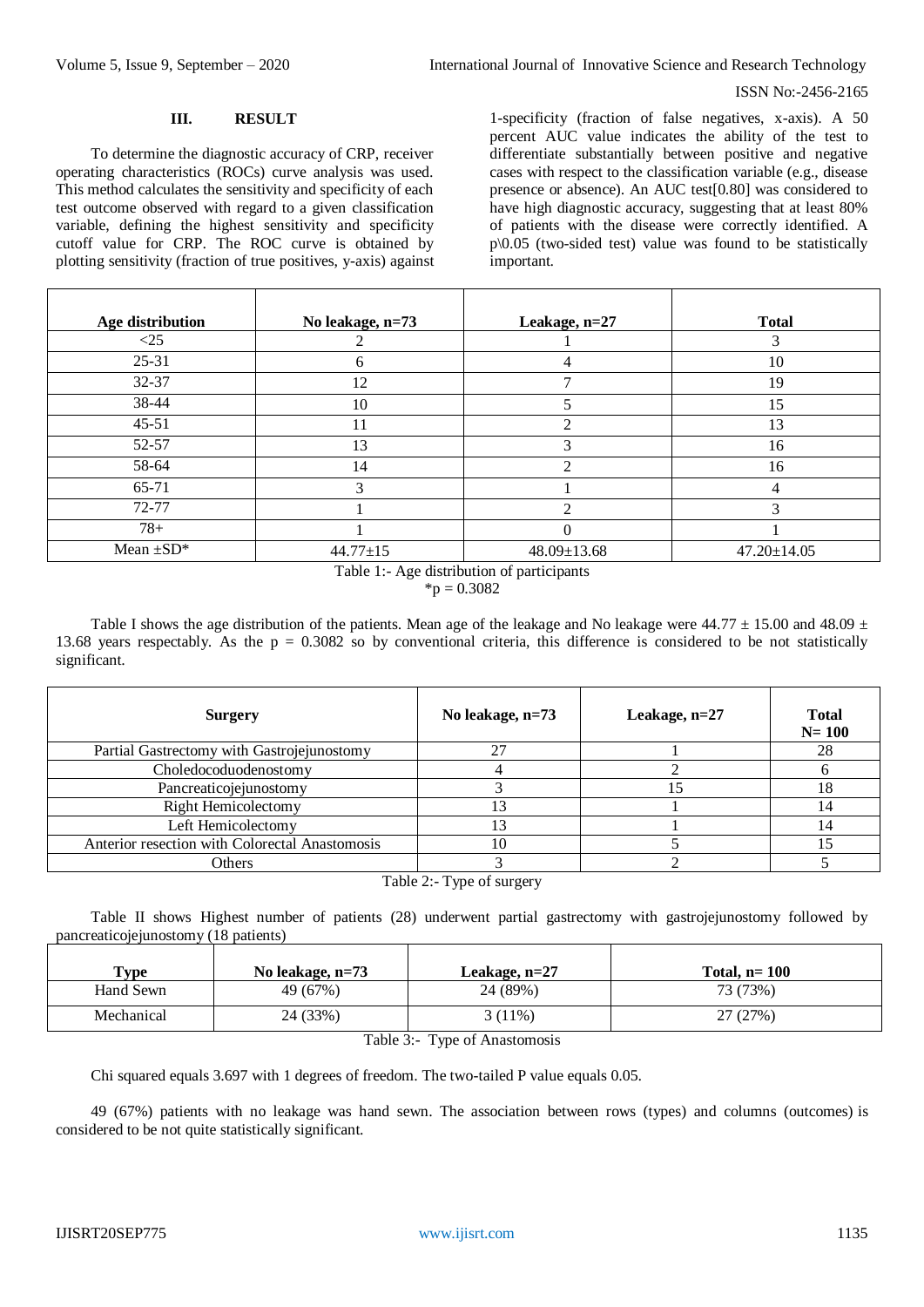

Fig 1:- Anastomotic leakage according to POD (n=27)

Most of the patients were diagnosed in  $6<sup>th</sup>$  and  $7<sup>th</sup>$  POD. (7 patients each). Early diagnosis was in  $3<sup>rd</sup>$  POD (1 patient).



Fig 2:- CRP on 3rd POD and anastomotic leakage

Figure 2 reveals that most patients (n=18) who had anastomotic leakage had CRP level of >180 in  $3<sup>rd</sup>$  POD.



Fig 3:- CRP on 5<sup>th</sup> POD and anastomotic leakage, reveals that most patients (n=13) who had anastomotic leakage had CRP level in between 97-134 in 5<sup>th</sup> POD.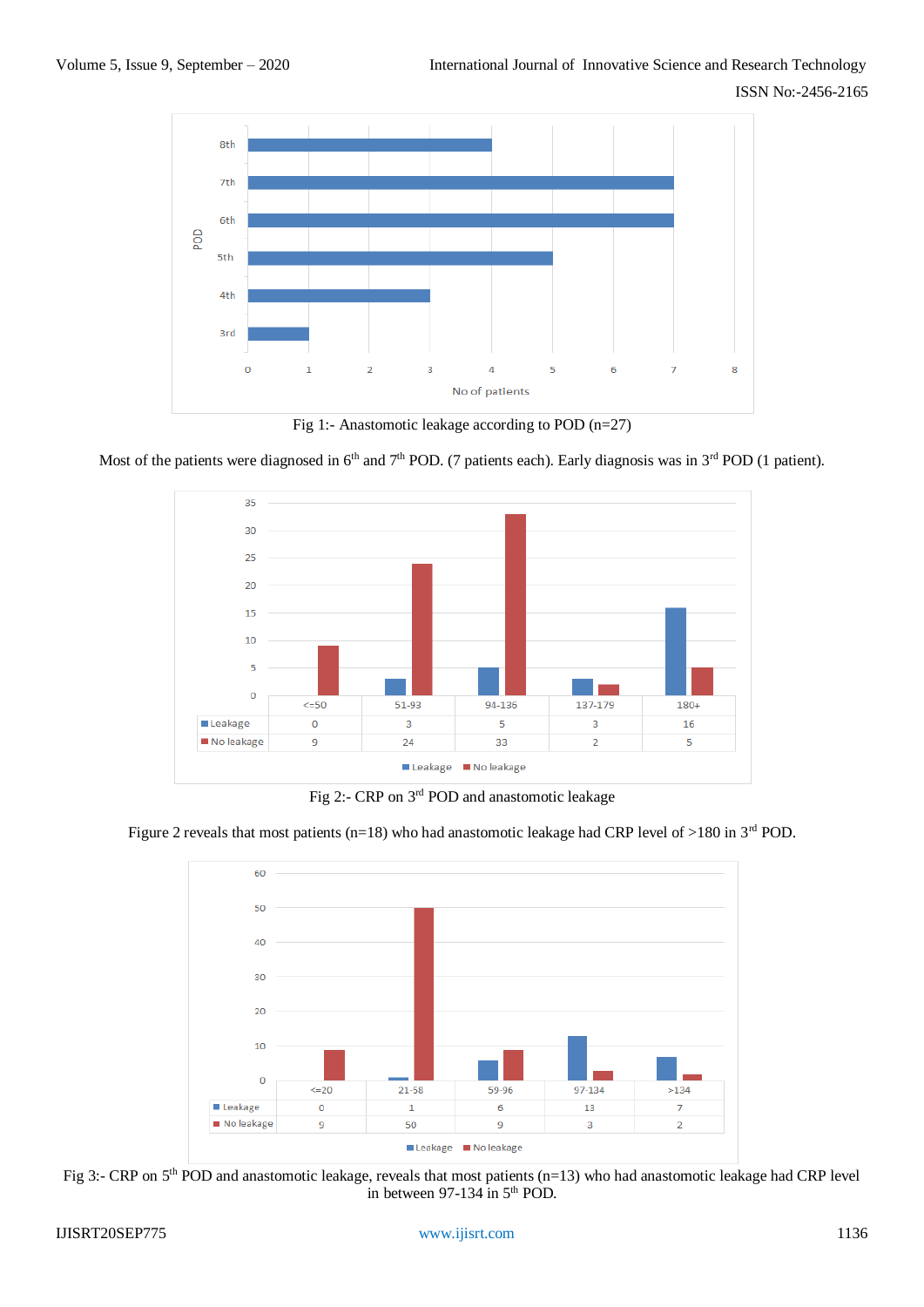ISSN No:-2456-2165

| Leakage | <b>Mean</b> | N   | <b>Std. Deviation</b> | <b>Maximum</b>                                                    | <b>Minimum</b> |
|---------|-------------|-----|-----------------------|-------------------------------------------------------------------|----------------|
| Yes     | 180.888     | 27  | 61.634                | 77                                                                | 265            |
| No      | 96.657      | 73  | 44.765                | 25                                                                | 247            |
| Total   | 119.400     | 100 | 62.190                | 25                                                                | 265            |
| Yes     | 121.185     | 27  | 33.647                | 55                                                                | 175            |
| No      | 45.602      | 73  | 28.714                |                                                                   | 168            |
| Total   | 66.01       | 100 | 45.103                |                                                                   | 175            |
|         |             |     |                       | $\alpha$ rde $\epsilon$ th <b>pop</b> $\alpha$<br>CDD<br>$T = 11$ |                |

Table 4:- CRP on  $3<sup>rd</sup> \& 5<sup>th</sup>$  POD Vs Leakage

In case of  $3<sup>rd</sup>$  POD, t = 11.1475, df = 98, standard error of difference = 6.780. The mean of Group One minus Group Two equals 75.58300. 95% confidence interval of this difference: From 62.12777 to 89.03823. In case of  $5<sup>th</sup>$  POD, t = 7.5090, df = 98, standard error of difference = 11.217. The mean of Group One minus Group Two equals 84.23100. 95% confidence interval of this difference: From 61.97053 to 106.49147. In both cases the two-tailed P value is less than 0.0001.By conventional criteria; this difference is considered to be extremely statistically significant.



Diagonal segments are produced by ties.

Fig. 4:- Diagnostic accuracy of CRP with regard to development of anastomotic leakage after elective abdominal surgery as expressed by the ROC curve. Comparison of ROC curves for POD 3, POD 5 with respective area under the curve values of 0.843 and 0.952

| CRP                 | Cut off value | <b>Sensitivity</b> | <b>Specificity</b> | <b>AUC</b> (95% CI) |
|---------------------|---------------|--------------------|--------------------|---------------------|
| $3rd$ POD           | 143           | 70                 | 90                 | 0.843               |
| 5 <sup>th</sup> POD | 101           | 63                 | 93                 | 0.952               |

Table 5:- ROC curve analysis of CRP

#### ROC=Receiver operating characteristics, CRP=C-reactive protein AUC=Area under the curve, CI=Confidence interval

Table V showed that a cutoff value for CRP of 143 mg/l on POD 3 is associated with development of AL, with sensitivity of 70 % and specificity of 90 % and with good diagnostic accuracy of 84.3 %and in 5th POD a cutoff value for CRP of 101 mg/l is associated with development of AL, with sensitivity of 63 % and specificity of 93 % and with good diagnostic accuracy of 95.2 %.

#### **IV. DISCUSSION**

The most critical complication unique to intestinal surgery is anastomotic leakage (AL), but it is frequently detected late, often after patients have been discharged from the hospital. Diagnosis of AL after postoperative day 5 is associated with a mortality rate of 18%, according to Alves et al[1], compared to 0% when diagnosed before POD 5. Therefore, prior to its clinical presentation, it is important to detect AL.In our study, most of the patients were diagnosed in  $6<sup>th</sup>$  and  $7<sup>th</sup>$  POD (7 patients each). Early diagnosis was in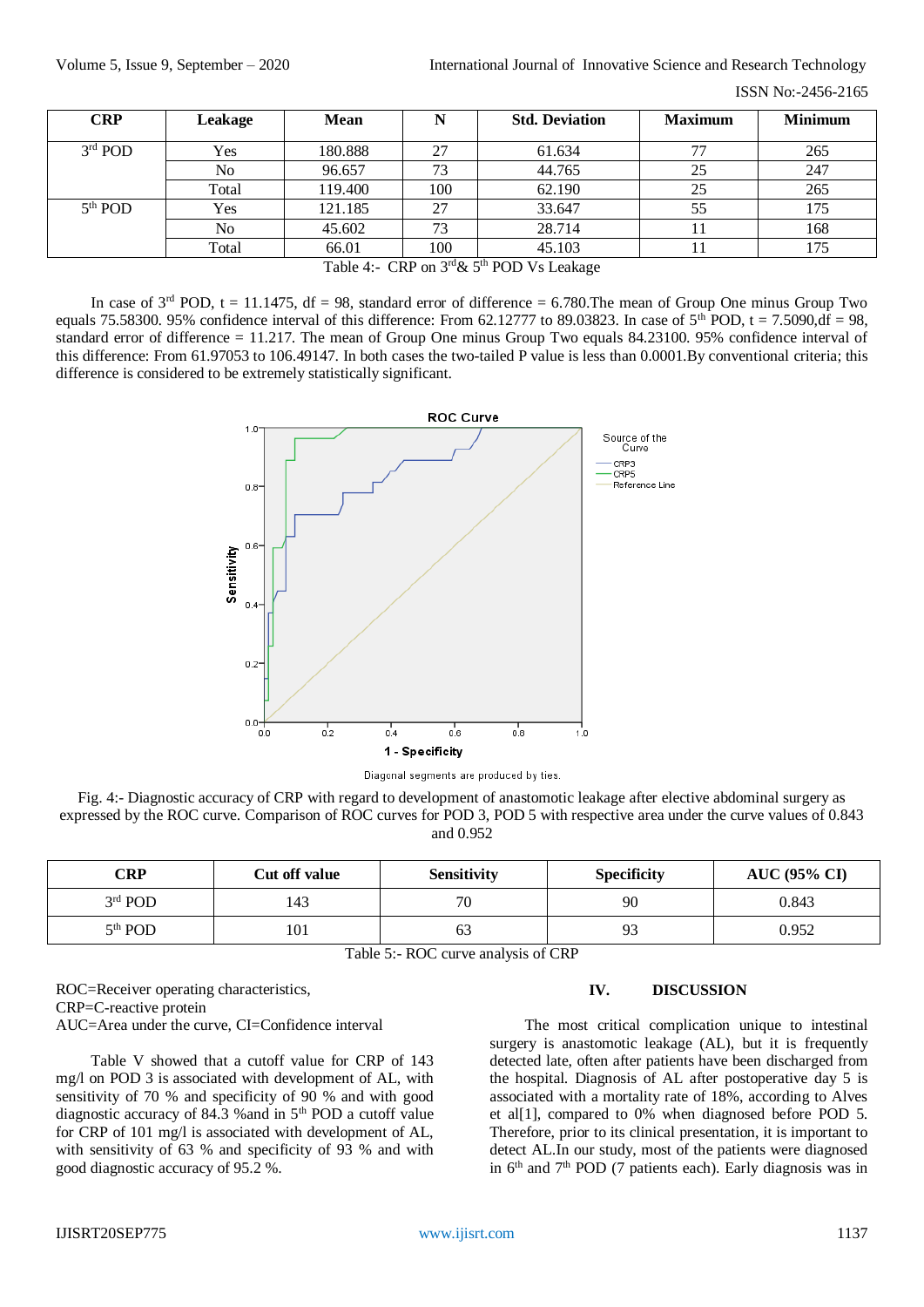3<sup>rd</sup> POD (1 patient). We clinically confirmed AL at a median of  $6 \pm 1.32$  days.

Some patients may have had a subclinical leak, but these patients typically do not need surgical intervention and are not of clinical significance. The heterogeneity of the sample population is the drawback of the present analysis. The goal, however, was to determine whether AL causes the level of CRP to increase, regardless of the type of surgery performed. It is understood that CRP is not unique to a specific organ site or surgical procedure. After esophageal, pancreatic, and colorectal resections, it is described as an early predictor of septic complications. Oh, [7,8,17,18].

Table I shows the age distribution of the patients. Mean age of the leakage and No leakage were  $44.77 \pm 15.00$ and  $48.09 \pm 13.68$  years respectably. As the p = 0.3082 so by conventional criteria, this difference is considered to be not statistically significant. The mean age was little lower (median 65 years) than M. S. Scepanovic et al [26] found. It may be due to early diagnosis of the disease or change of disease epidemiology in our country. There waslittle male predominance in both the group.M. S. Scepanovic et al [26] had 57.1% male population which is nearly to our study (61%). As male are the privileged group in our society so this finding is acceptable. This data is not given in the tabulated form. 28 patients underwent partial gastrectomy with gastrojejunostomy followed by pancreaticojejunostomy (18 patients). Most (55%) of the AL occurred in the pancreaticojejunostomy patients. 73 patients was hand sewn anastomosis while 27 dad mechanical devices. 49 (67%) patients with no leakage was hand sewn. No statically significance was found between these two types. The result is similar what M. S. Scepanovic et al [26] found. They had 75 % hand sewn anastomosis. Most patients (n=18) who had anastomotic leakage had CRP level of  $>180$  in 3<sup>rd</sup> POD. On the other hand in  $5<sup>th</sup>$  POD patients (n=13) who had anastomotic leakage had CRP level in between 97-134. In our study the mean CRP in 3rd POD with the AL group was 180.88 $\pm$ 61.63. It is statistically significant (p<.0001) with the non-AL group (mean= $96.65\pm44.76$ ). In  $5<sup>th</sup>$  POD the mean CRP of AL and non-AL were consecutively 121.185±33.64 and 45.60±28.71 (p<.0001). M. S. Scepanovic et al [26] found CRP median of 111 in 3<sup>rd</sup> POD and 56 in 5th POD in there study which were very close to our study. While WarschkowR at al [26] had similar value of CRP in colorectal 794.M. S. Scepanovic et al [26] found CRP was significantly higher in patients who developed AL. They found that a CRP cutoff value of 135 mg / l on POD 3 is associated with AL growth, with 73 percent sensitivity and 73 percent specificity, and 73.8 percent good diagnostic accuracy. 95.4% of patients with a CRP value of 135 mg / l on POD 3 do not develop AL in the postoperative period due to a very high negative predictive value. This argument is also backed by other reports. Welsh et al.[26] concluded that serum CRP levels in POD 3-4 above 140 mg / l are predictive of infectious complications and that CRP is a delicate yet non-specific marker.Korner et al.[18] found that in 4 out of 5 patients, an elevated CRP level of 190 mg / l or more on POD 3 after all forms of colorectal surgery was correlated with AL. MacKay et al.[21] suggest that a 145

mg / l CRP cutoff value for POD 4 may have sufficient sensitivity and specificity for infectious complications after elective colorectal resection. Ortega-Deballon et al.[20] concluded that it is possible to safely discharge patients with CRP values of 125 mg / l on POD 4 from the hospital.Warschkow et al.[23] proposed that CRP on POD 4 be measured. The authors suggested looking for inflammatory complications for CRP values above 123 mg / l. We found that a cutoff value for CRP of 143 mg / l on POD 3 is associated with AL development, with a sensitivity of 70 percent and a specificity of 90 percent and with a good diagnostic accuracy of 84.3 percent, and a cutoff value for CRP of 101 mg / l in the 5th POD is associated with AL development, with a specificity of 90 percent and a good diagnostic accuracy of 84.3 percent. These results are similar to the claims of the studies referred to above.Dutta et al.[22] suggested that a CRP level between 170 and 190 mg/l on POD 3 and POD 4 is indicative of the development of AL following esophagogastriccancer resection.If we compare patients with and without AL, CRP was significantly higher in patients who developed AL.

Elevated CRP can also cause infectious complications. In relation to CRP, this research did not distinguish between AL and infectious complications. To find an accurate cutoff value of CRP, a further analysis that minimizes this distance may be more feasible. The patient was not tracked by this research until the end. To establish the relationship of CRP with individual surgeries, a broader study duration with more variables would also be beneficial. To evaluate the actual scenario, a non-purposive one with a greater sample size may also be useful.

## **V. CONCLUSION**

Even before the defect becomes clinically evident, conducting early examinations in response to persistently high CRP levels can help to detect AL. Our findings support the function, even after all the limitations, of serum CRP as a valuable tool for surgeons in postoperative clinical assessment. Early feeding can be prescribed to patients with CRP levels of 143 mg / l for POD 3, and early discharge can be scheduled to minimize the overall cost of care.In addition, the incidence of anastomotic leakage after elective abdominal surgery is followed by a sustained elevation in the CRP level with no corresponding decrease. They should be closely monitored and examined with water soluble x-ray contrast and preserved for a longer period of time with NPO.

## **ACKNOWLEDGMENT**

The authors would like to thanks Dr.A B M Jamal, Professor of Surgery of Dhaka Medical College for his guidance in conducting the study. The authors would also like to thank Director of Dhaka Medical College for his support in conducting the study.